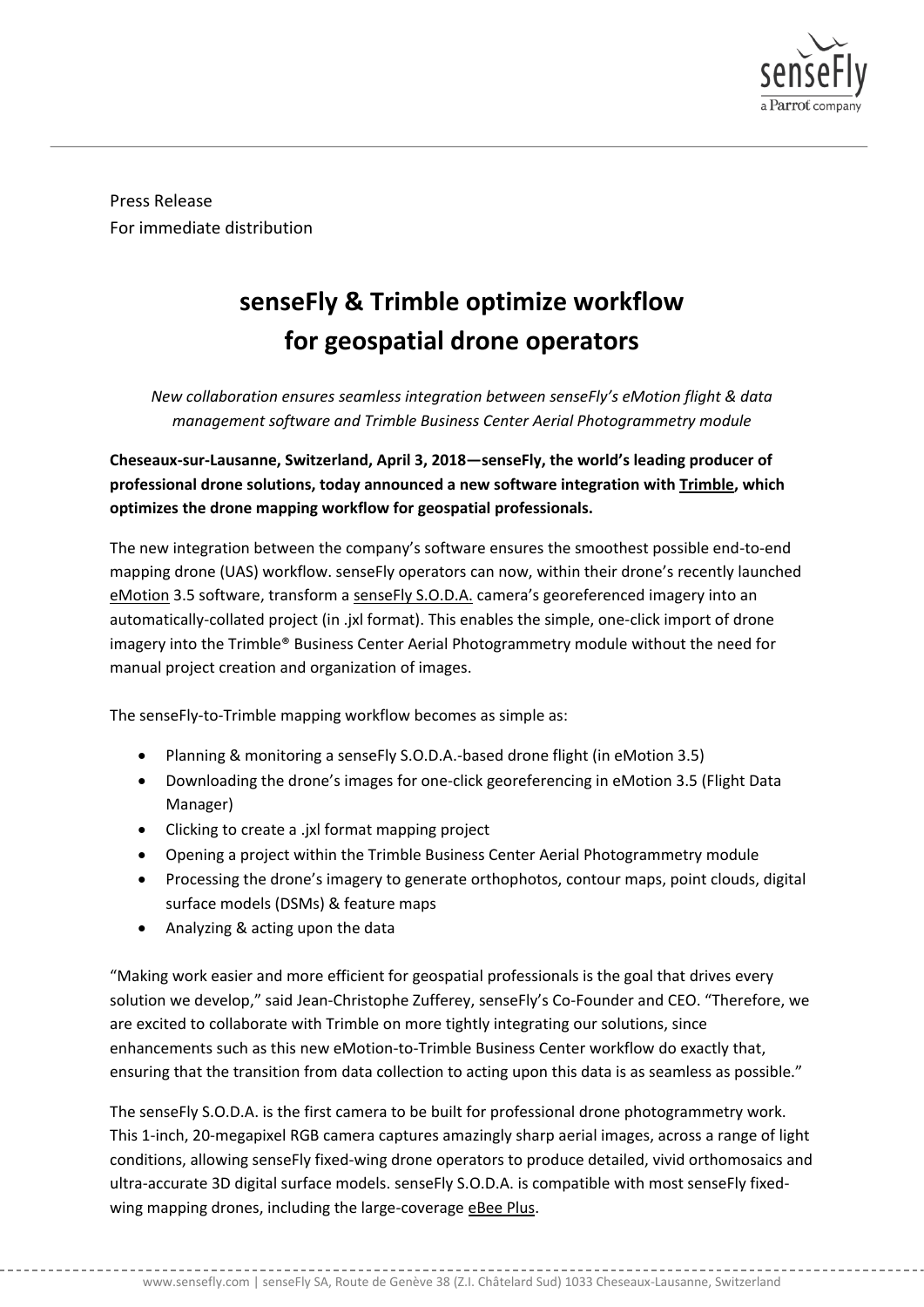

In addition to producing powerful photogrammetric deliverables, Trimble Business Center allows surveyors and other geospatial professionals to combine aerial photography with data collected from GNSS receivers, total stations, 3D laser scanners and more, for a complete field-to-finish workflow. By easily combining imagery from unmanned aerial systems with ground-based survey data, users can visualize their project from both aerial and terrestrial perspectives, measure points within the images and create 3D models of the infrastructure and terrain.

###

**Press Contacts**: BDB Marketing for senseFly Laura Stoker or Megan Cutts Tel: +44 (0) 161 925 4700 Email: [sensefly@bdb.co.uk](mailto:sensefly@bdb.co.uk)

Jessica Sader Marketing Communications Manager, senseFly Tel: +1 (202) 450 1511 Email: [jessica.sader@sensefly.com](mailto:jessica.sader@sensefly.com)

Matt Wade Marketing Director, senseFly Mobile: +41 (0) 79 853 0412 Email: [matthew.wade@sensefly.com](mailto:matthew.wade@sensefly.com)

## **About senseFly**

At senseFly, we believe in using technology to make work safer and more efficient. Our proven drone solutions simplify the collection and analysis of geospatial data, allowing professionals in surveying, agriculture, engineering and humanitarian aid to make better decisions, faster.

senseFly was founded in 2009 and quickly became the leader in mapping drones. The company is a commercial drone subsidiary of [Parrot Group.](http://www.parrot.com/) For more information, go to [www.sensefly.com.](http://www.sensefly.com/)

## **About Parrot**

Founded in 1994 by Henri Seydoux, Parrot is today the leading European group in the fastgrowing industry of drones. Visionary, at the forefront of innovation, Parrot is a real 'End to End' drone group from hardware and software to services.

Parrot, the world's number 2 of the consumer drone market, designs drones known for their high performance and ease of use.